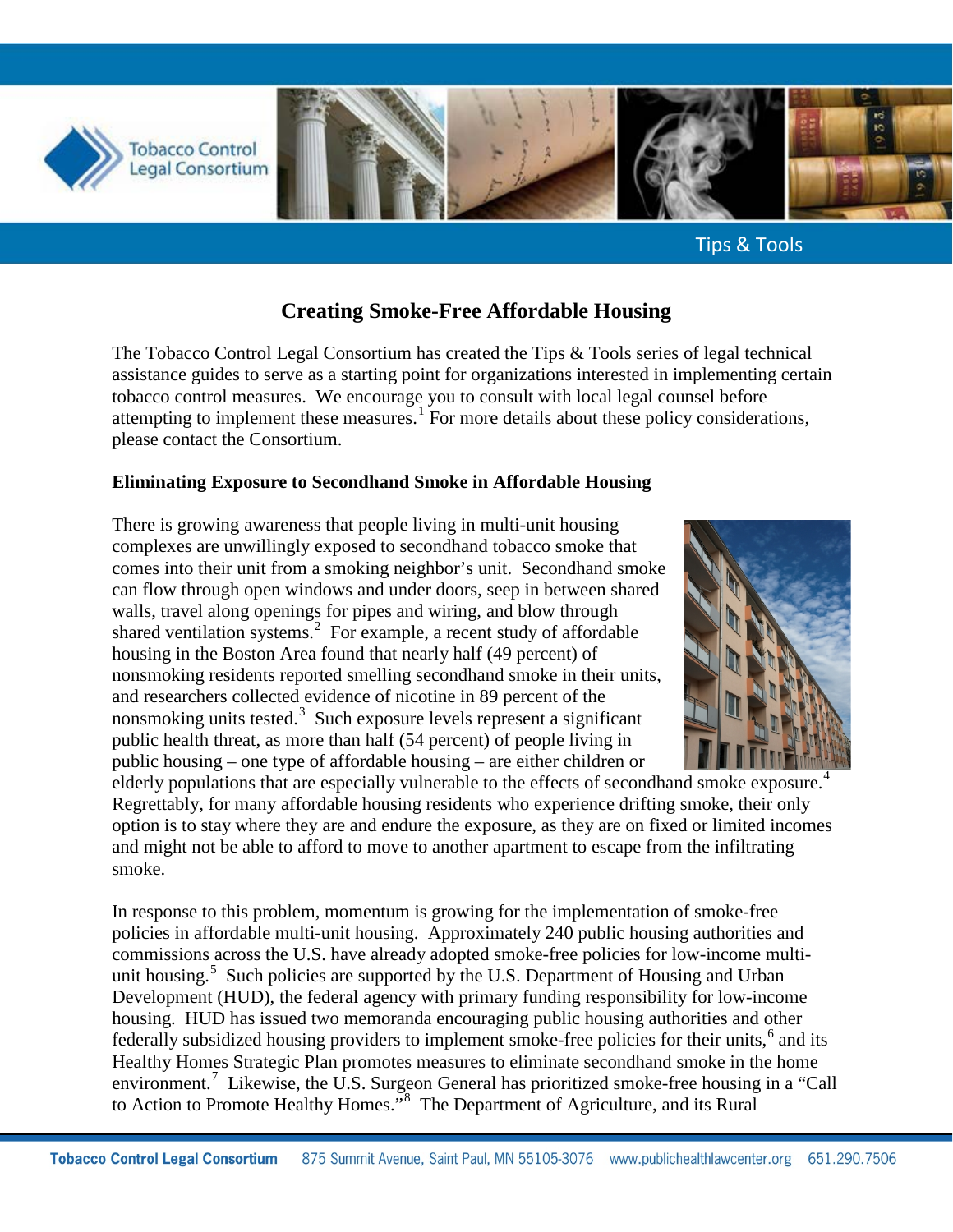Development (RD) program, has issued a notice similar to that distributed by HUD, directed at the rural properties that RD supports.<sup>[9](#page-8-0)</sup> Given the growing interest in smoke-free policies for affordable housing, this brief guide provides basic information for low-income housing providers to consider when implementing such policies.

### **Policy Benefits**

Smoke-free policies in affordable housing can have numerous benefits – both for the residents and the housing providers. $10<sup>10</sup>$ 

- **Create Healthier Indoor Environments:** A substantial number of public housing residents suffer from chronic diseases such as asthma and cardiovascular disease, which can be exacerbated by exposure to secondhand smoke.<sup>11</sup> Eliminating smoking inside low-income multi-unit buildings is the only effective way to safeguard the health of these particularly vulnerable tenants from secondhand smoke. Such policies are necessary, as air purifiers and ventilation systems are unable to filter out the toxic components of tobacco smoke, and air quality experts acknowledge that the only way to truly reduce the health risks from secondhand smoke exposure is to create completely smoke-free indoor environments.<sup>[12](#page-8-3)</sup>
- **Reduce Turnover Costs:** The cost of cleaning a unit after a smoking tenant moves out can be significant. For example, a study of New England housing authorities and subsidized housing facilities found that the turnover costs for units that had been lightly smoked in were more than three times those for a smoke-free unit (\$1,810 as compared to \$560). For a unit with a heavy smoker, those costs could balloon to more than six times as much  $(\$3,500)$ .<sup>13</sup> Renovating a smoked-in unit can include repainting the walls, replacing carpeting, drapes, and appliances to eliminate smoking odors, and refurbishing floors and countertops that have cigarette burns. A smoke-free housing policy can help affordable housing providers save money by reducing the costs of restoring units, allowing them to use their limited financial resources to support other important mission-driven operations.
- **Prevent Smoking-Related Fires:** Smoking-related residential fires cause more deaths than any other type of fire, and one out of four fatal victims is not the smoker whose cigarette started the fire.<sup>[14](#page-8-5)</sup> Older residents are at greater risk even though they are less likely to smoke: one-third of fatal fire victims are 65 or older, even though they make up only 12 percent of the population.<sup>[15](#page-8-6)</sup> A smoke-free policy reduces the possibility of a smoking-caused fire and increases the safety of residents and their property.
- **Meet the Demand for Smoke-Free Living:** The desire to live in a smoke-free housing complex cuts across socio-economic classifications. Throughout the country, survey after survey finds a majority of renters favor living in smoke-free multi-unit housing.<sup>16</sup> It is also important to recognize that smoking rates are low among the groups disproportionately represented in affordable housing: more than 87 percent of seniors do not smoke; nearly 80 percent of African Americans are nonsmokers; over 86 percent of Hispanics do not smoke; and 70 percent of households living below the poverty threshold do not include anyone who smokes.<sup>17</sup> By implementing a smoke-free policy, affordable housing providers will be able to better meet the needs and preferences of their residents.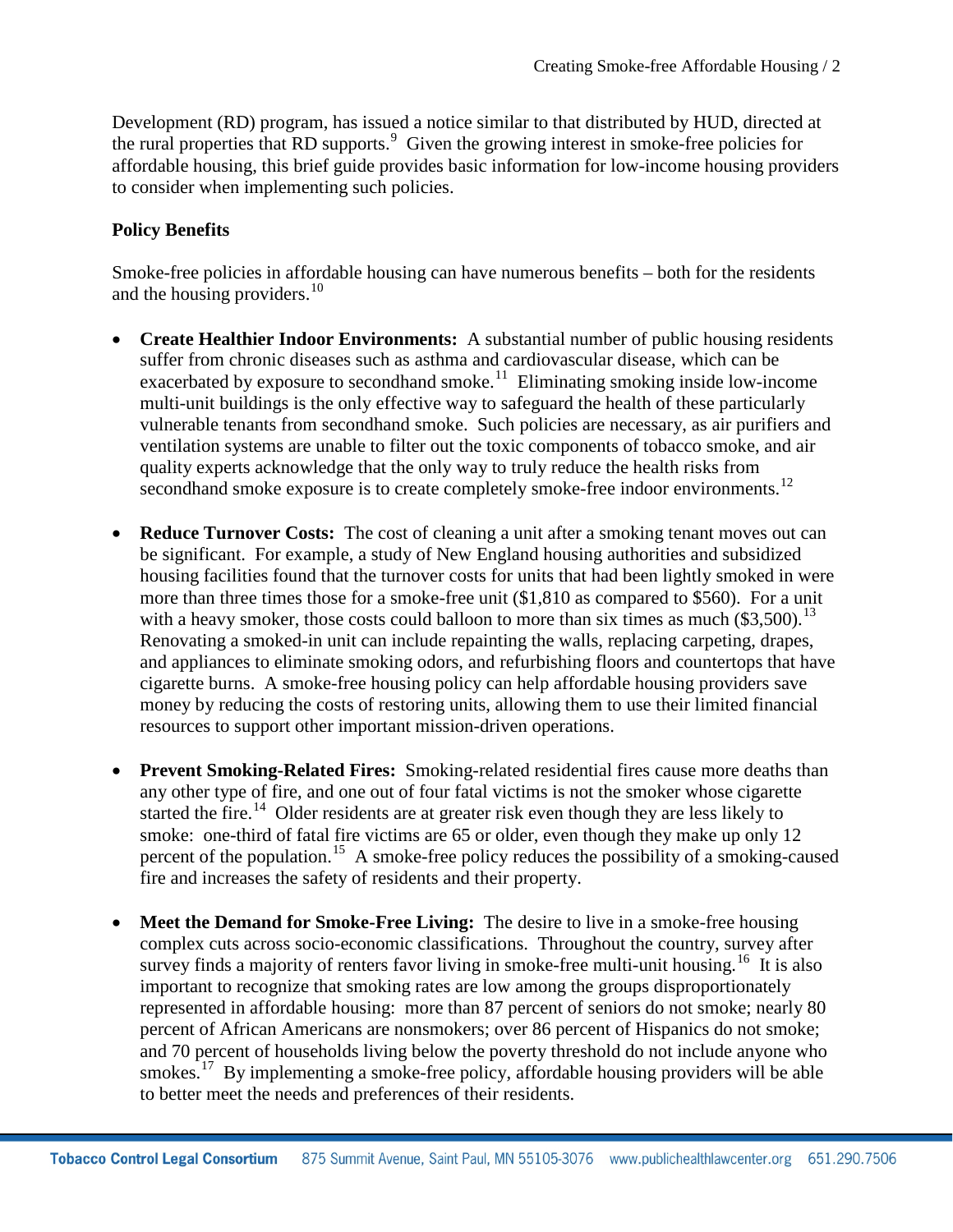The total cost savings nationally that could result from implementing smoke-free policies could reach approximately \$500 million annually, including \$310 million in related health care expenses, \$133 million in renovation costs, and \$53 million in fire losses.<sup>[18](#page-8-9)</sup>

## **Types of Affordable Housing**

The term "affordable housing" is generally understood to refer to housing that is subsidized by government funds to assist people with low incomes who might not otherwise be able to pay market rate rents. The income level needed to qualify for affordable or subsidized housing differs depending on the type of program. In addition, some programs are designed to serve specific populations – for example, people with disabilities or those who were formerly homeless. While there are many different government programs to create affordable housing, the three most common are:<sup>[19](#page-8-10)</sup>

- **Public Housing:** Multi-unit housing that is owned and managed by a city or county agency generally referred to as a public housing authority. In addition to local funds, housing authorities also receive federal funds from HUD and thus must adhere to HUD standards and operating regulations.
- **Project-Based Section 8 Housing:** Multi-unit housing that is privately owned (often by a nonprofit organization) that receives federal HUD funds to subsidize a portion of the rent for qualified tenants living in the development. This subsidy is tied to the property and is used to defray rental expenses for those living on-site. This type of affordable housing also must adhere to HUD standards and operating regulations.
- **Tenant-Based Section 8 Housing:** Some low-income renters receive a voucher, funded by HUD, which is used to pay a portion of the rent at a market-rate multi-unit housing complex where vouchers are accepted. The voucher subsidy stays with the tenant and can be used to subsidize rent at different multi-unit housing locations that are privately owned (often by a for-profit company or landlord). The tenant can use the voucher subsidy at complexes as long as the housing provider has met HUD eligibility criteria.

#### **Policy Elements**

All affordable housing providers can adopt smoke-free policies; however, different implementation procedures may need to be followed depending on the affordable housing program. For example, housing providers likely need to follow program-specific HUD rules on how and when notice is given to tenants and how and when leases or house rules are changed to incorporate the new policy.<sup>20</sup> Notwithstanding these technical distinctions, smoke-free housing policies will have several key elements in common, regardless of housing type. Below are basic considerations to keep in mind when implementing any smoke-free housing policy.

**Explain the Reason for a Smoke-Free Policy:** Residents, guests, employees, and others associated with a multi-unit housing development need to understand the significant health and fire risks associated with smoking and exposure to secondhand smoke and how a smokefree policy will create a more healthful and safe place for people to live.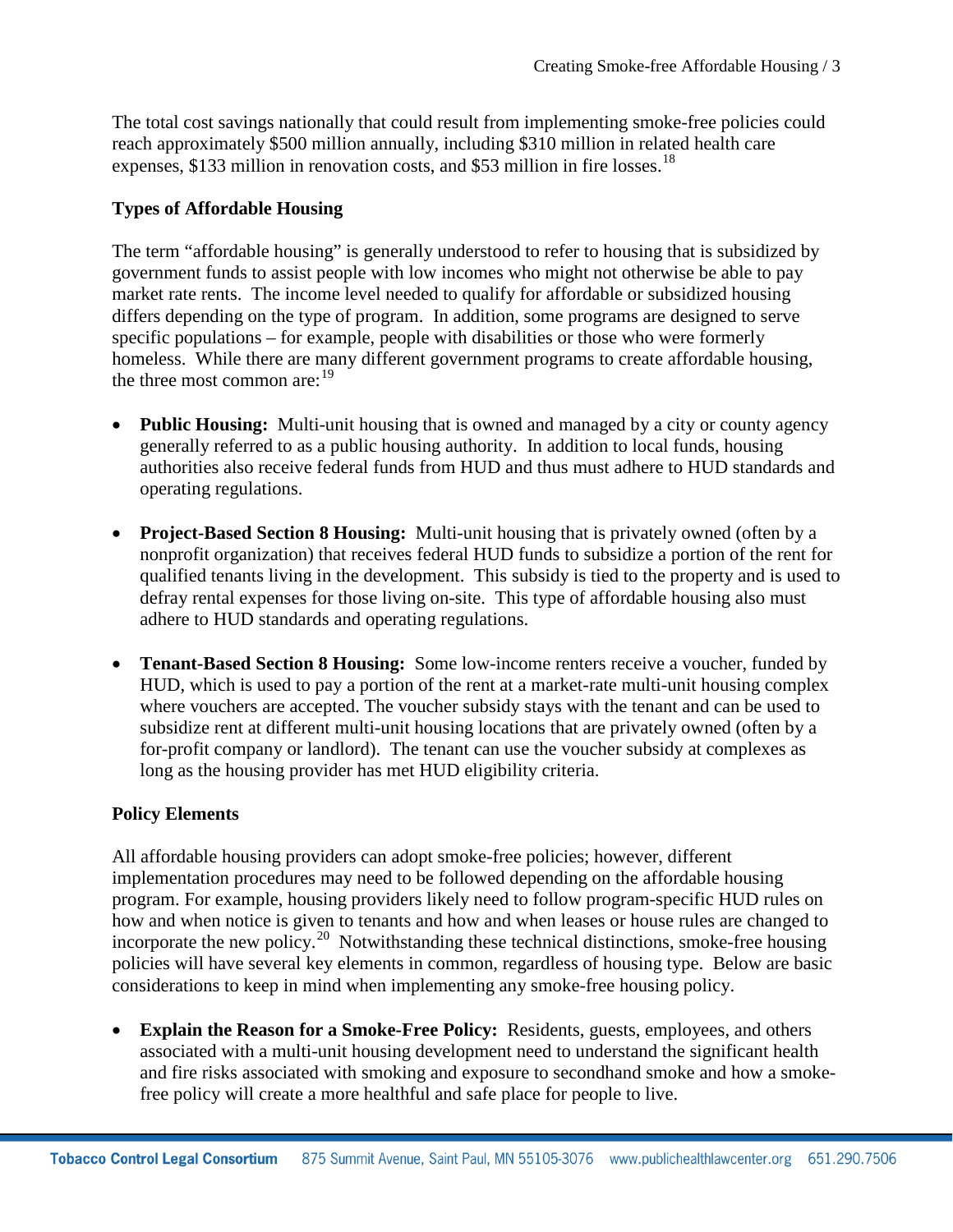- **Describe Where Smoking Is and Is Not Allowed:** The policy needs to clearly identify areas that are smoke-free and areas (if any) where smoking is allowed. A property owner can decide how much of the property will be protected by the smoke-free policy, but the "smokefree" designation is usually reserved for properties in which 100 percent of the indoor common areas and residential units are smoke-free. Other areas that can be covered under the policy include:
	- o Outdoor common areas, such as walkways, parking lots, and eating areas;
	- o Balconies, patios, or decks of individual units; and
	- o Near doorways, windows, and air vents.
- **Apply Policy To Everyone:** For a smoke-free policy to be effective, the smoking restrictions need to cover all residents, guests, and employees. A policy that is uniformly applied to everyone that lives, works, and visits the complex will facilitate successful implementation and compliance. It helps enforcement to require those who live and work in the complex to educate their guests about the smoke-free policy and ensure they know about the rules**.**
- **Decide How to Respond to Policy Violations:** While a smoke-free housing policy likely will have high levels of tenant compliance, the housing provider should have a plan in place outlining how infractions will be handled. Affordable housing managers may choose to use a protocol where verbal warnings are issued first and then are followed by written warnings and referrals to cessation and other counseling services. The ultimate enforcement effort would be to initiate termination or eviction proceedings for long-standing failures to comply with the smoke-free policy. Housing providers may wish to draw on the experience and approaches used to enforce other house rules and lease provisions, such as sanitary requirements, noise policies, or drug prohibitions.
- **Prepare Tenants and Staff for Implementation of the Policy:** An outreach program can be a useful way to inform tenants about the new policy. Elements could include fliers announcing the launch of the program, handouts with Frequently Asked Questions, announcements at tenant gatherings, and educational presentations at resident meetings. The approach used should be appropriate for the residents, in terms of language and format. In addition, on-site smoking cessation classes or referrals to cessation resources in the community should be offered. Staff need to learn about the policy and undergo training to understand how to implement and enforce it. Also, if not already required by a local smokefree law, the housing provider should post "No Smoking" or "Smoke-Free" signs in areas where smoking is prohibited to act as on-going reminders about the policy.

#### **Challenges**

Affordable housing providers and tenant advocates could have concerns about adopting a smokefree multi-unit housing policy because of how it will impact tenants who smoke. Here are a few common questions that arise: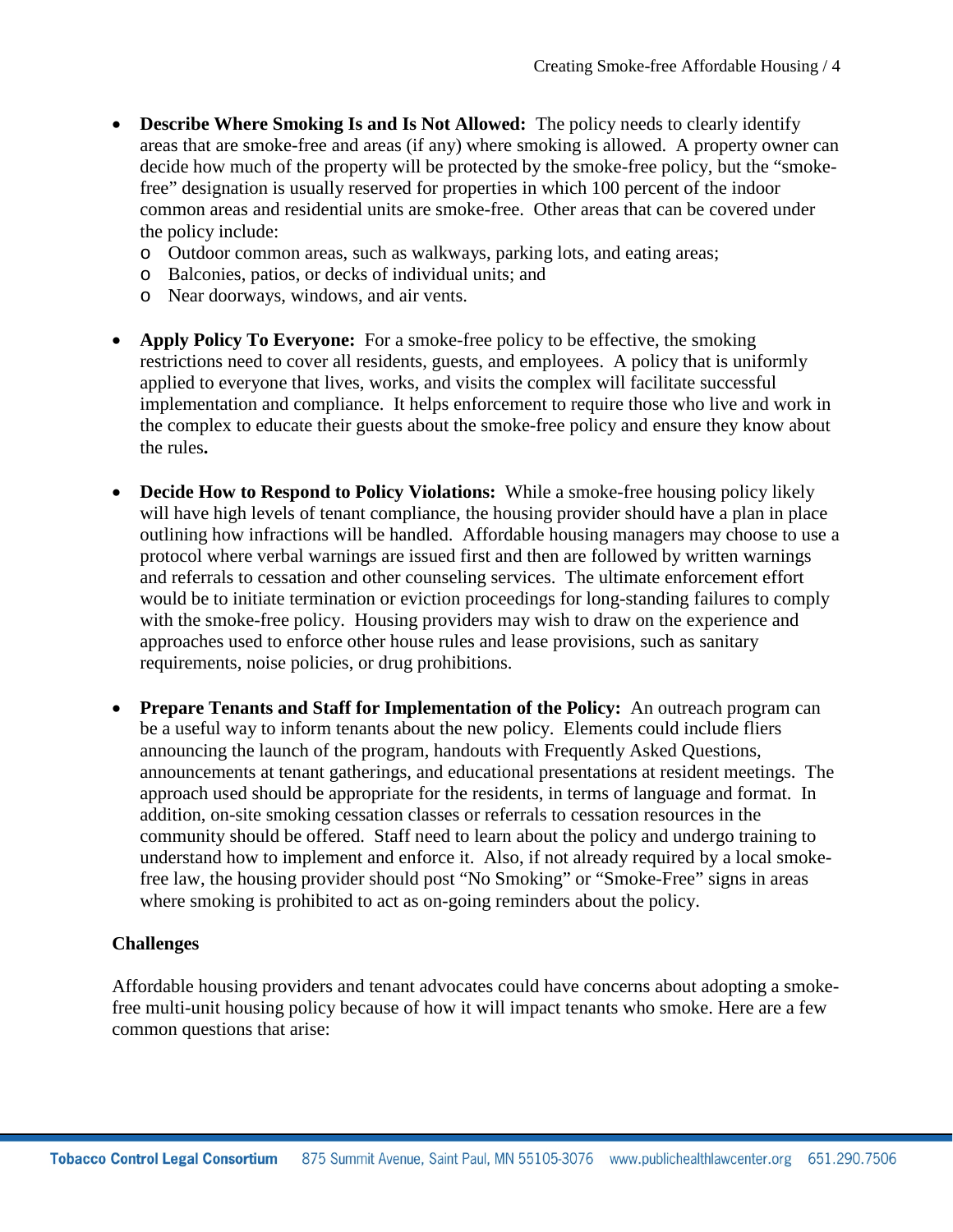# • **Would a smoke-free policy illegally discriminate against tenants who smoke?**

No. It is important to remember that smokers do not have any special legal status; thus, a smoke-free housing policy would not unlawfully discriminate against them.<sup>[21](#page-8-12)</sup> The Constitution guarantees protection from discrimination to very few categories of people, and this protection is based on characteristics someone is born with such as race, ethnicity, or gender. Because smoking is an activity or a habit and not a trait one is born with, people who smoke are not afforded any special constitutional protections.

#### • **Would a smoke-free policy apply to current tenants who smoke?**

Yes, it could. No law or HUD policy requires "grandfathering" or exempting current tenants who smoke.<sup>22</sup> Instead, affordable housing providers may choose to have the policy apply to all residents – current tenants as well as future tenants. To do so, current tenants must be given proper notice. Some providers have opted for a "phase-in" period for current tenants, so they do not have to comply with the new smoke-free policy immediately. Instead, these tenants are given permission to continue smoking in their units for a set number of months (6-12) before they are required to follow the new policy.

While permanently excusing current smoking tenants from a new policy may seem appealing at first, housing providers have found this makes it difficult to enforce the policy. New residents find the lopsided application of the policy unfair, because some people can smoke in their units while others cannot; thus, they have little motivation to comply with the policy. Moreover, because smoking is still allowed inside, it is hard to trace where any smoke is coming from and determine who is actually violating the policy. Finally, such a policy fails to protect the neighbors of such tenants from unwanted drifting smoke.

#### • **Would smokers be able to live in affordable housing?**

Yes. It is crucial to remember that a smoke-free housing policy is about *where* smoking is allowed – *not whether* one smokes. The purpose of a smoke-free housing policy is to clearly designate nonsmoking areas and protect residents from exposure to secondhand smoke. Therefore, affordable housing providers may still rent to people who smoke and residents of subsidized housing may continue to smoke, but only in those areas where smoking is allowed. A smoke-free housing policy is not designed to prohibit people who smoke from living in affordable multi-unit housing. In fact, HUD has made it clear that an affordable housing provider with a smoke-free policy may not exclude a person who smokes from occupying an available unit, nor may the provider ask whether a potential tenant smokes.<sup>[23](#page-8-14)</sup>

#### • **Are smoke-free policies difficult to enforce?**

A common concern among affordable housing providers is that smoke-free policies are especially difficult to enforce. The experience of the hundreds of housing authorities and Section 8 providers that have adopted smoke-free policies does not support this concern. While some enforcement issues may arise at the beginning of policy adoption, these are usually resolved quickly. One way to facilitate enforcement is to provide detail in the smoke-free lease addendum on how management will determine that a violation of the policy has occurred. For example, management could rely on multiple complaints from neighbors, smoking related refuse in the garbage, or burns on surfaces.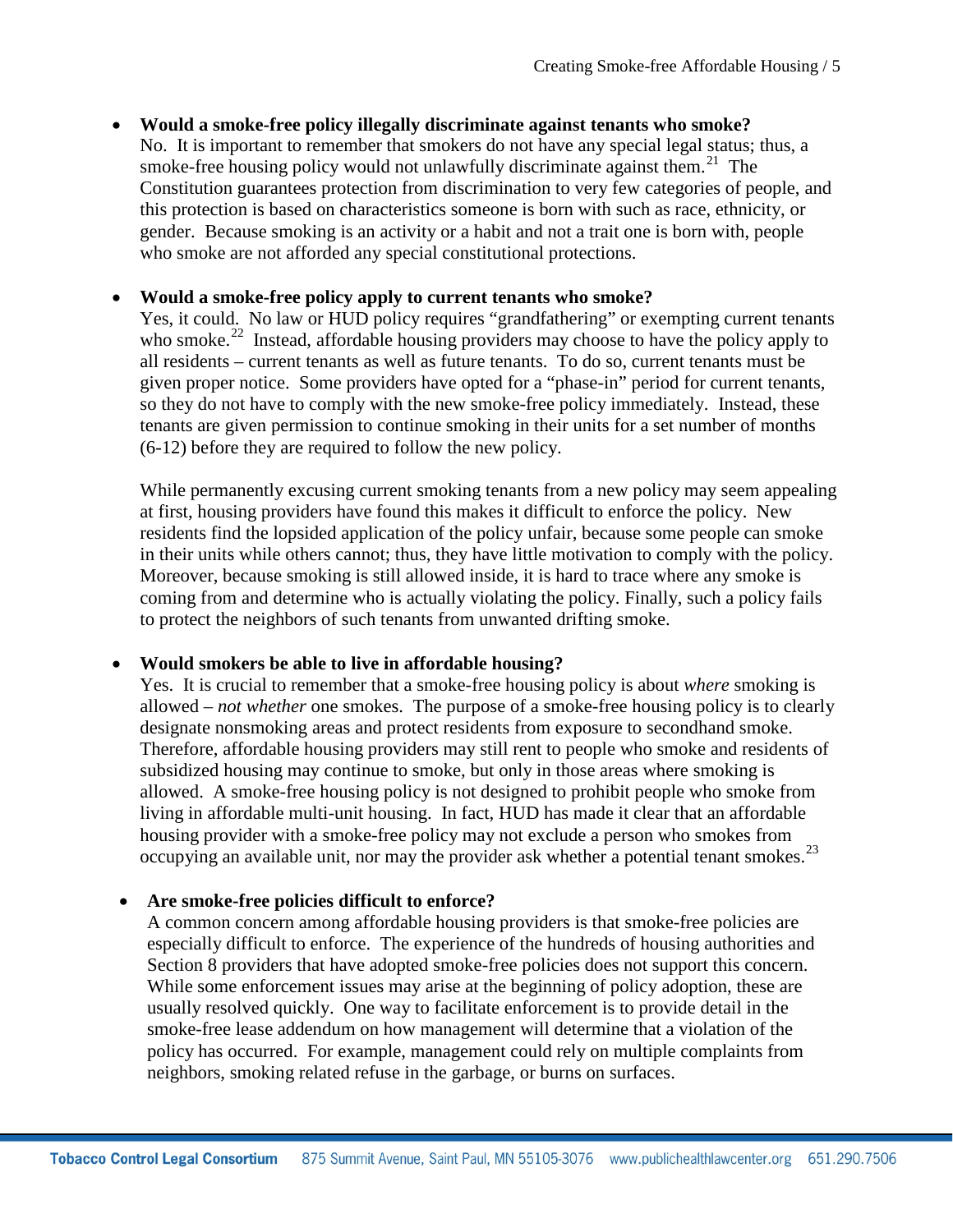## **Examples of Smoke-Free Affordable Housing Policies**

Below are examples of smoke-free policies and supporting materials used by affordable housing providers across the country. If you consider adapting any language from these policies or lease addendums, take care to ensure that the provision is appropriate and legal given the particular affordable housing program and jurisdiction. Please note that the Tobacco Control Legal Consortium does not endorse or recommend any of the following policies. These examples are included simply to illustrate how different affordable housing providers have instituted their smoke-free policies.

| Organization                                                                                         | <b>Location</b> | <b>Size</b>                                                                                                                                                                    | <b>Materials</b>                                                                                                                              |
|------------------------------------------------------------------------------------------------------|-----------------|--------------------------------------------------------------------------------------------------------------------------------------------------------------------------------|-----------------------------------------------------------------------------------------------------------------------------------------------|
| <b>Boulder Housing</b><br>Partners<br>http://www.boulderhou<br>sing.org/                             | Boulder, CO     | $1,000$ rental<br>$\bullet$<br>units<br>750 Section 8<br>rent assistance<br>vouchers                                                                                           | Smoke-free Policy:<br>http://bit.ly/1umh68n                                                                                                   |
| Nampa Housing<br>Authority<br>http://nampahousing.co<br>m/                                           | Nampa, ID       | 142 units owned<br>$\bullet$<br>and operated by<br>the Housing<br>Authority                                                                                                    | Smoke-free Policy documents:<br>http://bit.ly/1xXUueo                                                                                         |
| <b>Boston Housing</b><br>Authority<br>http://www.bostonhousi<br>ng.org/                              | Boston, MA      | 14,000 public<br>$\bullet$<br>housing units<br>11,000 Section 8<br>$\bullet$<br>rent assistance<br>vouchers                                                                    | Non-Smoking Lease Addendum:<br>http://bit.ly/1FPWryt                                                                                          |
| Laconia Housing<br>Authority<br>http://laconiahousing.or<br>g/                                       | Laconia, NH     | 311 public<br>$\bullet$<br>housing units<br>407 Section 8<br>rent assistance<br>vouchers                                                                                       | Smoke-Free Policy:<br>http://laconiahousing.org/images/sm<br>okefreepolicy.pdf                                                                |
| HomeForward<br>(formerly Housing<br><b>Authority of Portland)</b><br>http://www.homeforwar<br>d.org/ | Portland, OR    | 6,000 apartments<br>$\bullet$<br>to rent<br>2,500 public<br>$\bullet$<br>housing units<br>8,400 Section 8<br>$\bullet$<br>rent assistance<br>vouchers                          | Adopting a No-Smoking Policy:<br>How the Housing Authority of<br>Portland Did It: http://bit.ly/1BG2yId                                       |
| <b>Seattle Housing</b><br>Authority<br>http://www.seattlehousi<br>ng.org/                            | Seattle, WA     | $5,400+$ public<br>$\bullet$<br>housing units<br>1,000 units for<br>$\bullet$<br>seniors or<br>disabled tenants<br>8,700 Section 8<br>$\bullet$<br>rent assistance<br>vouchers | Smoke-free Policy:<br>http://bit.ly/1yM54Mv<br>News Release: http://bit.ly/1zwP0y6<br>Senior Housing Survey Results:<br>http://bit.ly/1JfKeok |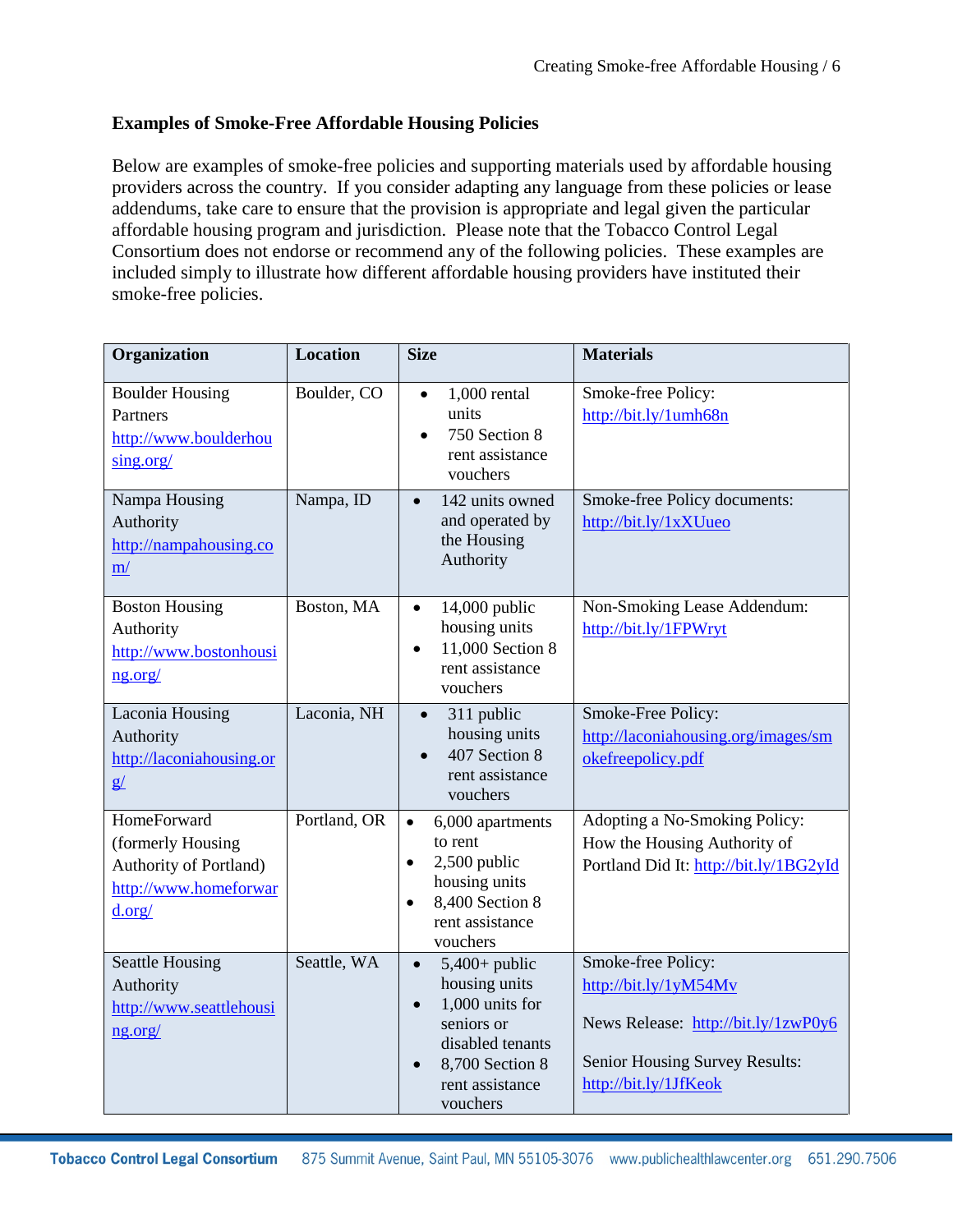| 2,300 rental units<br>$\bullet$<br>4,600 new units |
|----------------------------------------------------|
| under<br>development                               |

#### **Other Helpful Resources**

The Consortium, and its parent organization, the [Public Health Law Center,](http://www.publichealthlawcenter.org/) have a [web page](http://www.publichealthlawcenter.org/topics/tobacco-control/smoke-free-tobacco-free-places/housing) containing several publications and resources on smoke-free housing in general and specific resources for smoke-free policies in affordable multi-unit housing. These include *[Secondhand](http://www.publichealthlawcenter.org/sites/default/files/resources/tclc-syn-secondhand-2010_0.pdf)  [Smoke Seepage into Multi-Unit Affordable Housing,](http://www.publichealthlawcenter.org/sites/default/files/resources/tclc-syn-secondhand-2010_0.pdf) [Subsidized Housing and Smoke-free](http://www.publichealthlawcenter.org/sites/default/files/resources/ship-fs-subsidizedhousing-2011.pdf)  [Policies,](http://www.publichealthlawcenter.org/sites/default/files/resources/ship-fs-subsidizedhousing-2011.pdf) [Comparison of Smoke-Free Housing Policy Factors: Private Market Rate versus](http://publichealthlawcenter.org/sites/default/files/resources/phlc-fs-chart-multiunit-housing-comparison-2014.pdf)  [Publicly Subsidized Multi-Unit Housing](http://publichealthlawcenter.org/sites/default/files/resources/phlc-fs-chart-multiunit-housing-comparison-2014.pdf)*, and *[First Steps Towards Making Affordable Housing](http://www.publichealthlawcenter.org/sites/default/files/resources/tclc-fs-firststeps-affordablehousing-smokefree-2012_0.pdf)  [Smoke-Fre](http://www.publichealthlawcenter.org/sites/default/files/resources/tclc-fs-firststeps-affordablehousing-smokefree-2012_0.pdf)*e.

Several other organizations have helpful websites and publications about smoke-free affordable housing, as well as useful general resources about smoke-free multi-unit housing. Some of these include:

• [Global Advisors Smokefree Policies -](http://www.njgasp.org/multi-unit-housing/smokefree-public-housing) New Jersey (NJGASP)

A webpage with links to interesting and useful articles, studies, and support materials to help inform the implementation of smoke-free policies in affordable housing.

• [Americans for Nonsmokers' Rights](http://www.no-smoke.org/pdf/smokefreemuh.pdf)

ANR has a listing of the communities in California that have adopted ordinances requiring smoke-free policies for multi-unit properties, and public housing authorities across the U.S. that have implemented smoke-free policies.

• [Live Smoke Free \(Minnesota\)](http://www.mnsmokefreehousing.org/)

Live Smoke Free offers several publications and archived webinars, including Steps to go [Smoke Free,](http://www.mnsmokefreehousing.org/landlords/steps_smokefree) which describes the different ingredients and steps needed to initiate and implement smoke-free housing policies successfully.

• [American Lung Association](http://www.lungusa.org/stop-smoking/about-smoking/smokefree-housing.html)

The American Lung Association has developed a comprehensive on-line curriculum to help health advocates understand more about implementing smoke-free multi-unit housing policies. To access the curriculum, e-mail [onlinelearning@lung.org](mailto:onlinelearning@lung.org) for a username and password.

• [U.S. Department of Housing and Urban Development](http://portal.hud.gov/hudportal/HUD?src=/smokefreetoolkits1) HUD has *An Action Guide for Establishing Smoke-Free Public Housing and Multifamily Properties* and other toolkits for smoke-free multifamily housing.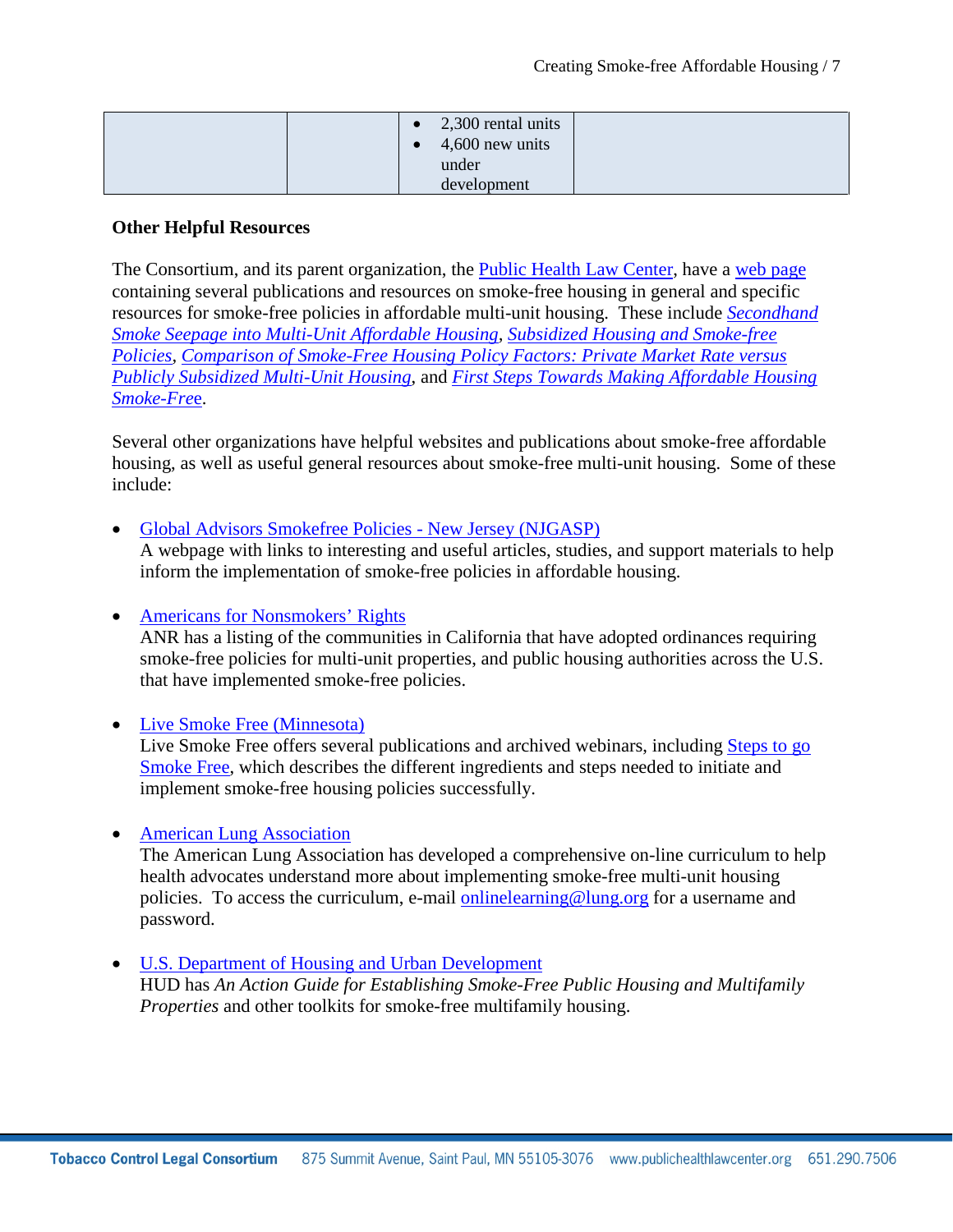# **Contact Us**

Please feel free to contact the Tobacco Control Legal Consortium at [publichealthlaw@wmitchell.edu](mailto:publichealthlaw@wmitchell.edu) with any questions about the information included in this guide or to discuss local concerns you may have about implementing such a policy.

*Last updated: January 2015*

# **Notes**

<span id="page-7-1"></span><sup>2</sup> Tiffany Kraev et al., *Indoor Concentrations of Nicotine in Low-Income, Multi-Unit Housing: Associations with Smoking Behaviours and Housing Characteristics*, 18 TOBACCO CONTROL 438, 443 (2009) *available at* [http://tobaccocontrol.bmj.com/content/18/6/438.full.pdf.](http://tobaccocontrol.bmj.com/content/18/6/438.full.pdf)

<span id="page-7-2"></span><sup>3</sup> *Id.* at 442.

<span id="page-7-3"></span><sup>4</sup> U.S. DEP'T OF HOUSING & URBAN DEV., NON-SMOKING POLICIES IN PUBLIC HOUSING, NOTICE: PIH-2012-21 [hereinafter HUD NON-SMOKING POLICIES IN PUBLIC HOUSING NOTICE 2012], *available at* [http://portal.hud.gov/hudportal/documents/huddoc?id=pih2012-25.pdf.](http://portal.hud.gov/hudportal/documents/huddoc?id=pih2012-25.pdf)

<span id="page-7-4"></span><sup>5</sup> Americans for Nonsmokers' Rights, *U.S. Laws and Policies Restricting or Prohibiting Smoking in Private Units of Multi-Unit Housing, available at* [http://www.no-smoke.org/pdf/smokefreemuh.pdf.](http://www.no-smoke.org/pdf/smokefreemuh.pdf)

<span id="page-7-5"></span>6 HUD NON-SMOKING POLICIES IN PUBLIC HOUSING NOTICE 2012, *supra* note 4; U.S. DEP'T OF HOUSING & URBAN DEV., OPTIONAL SMOKE-FREE HOUSING POLICY IMPLEMENTATION, NOTICE: H 2012-22 (2012) [hereinafter HUD OPTIONAL SMOKE-FREE HOUSING POLICY NOTICE 2012], *available at* [http://portal.hud.gov/hudportal/documents/huddoc?id=12-22hsgn.pdf.](http://portal.hud.gov/hudportal/documents/huddoc?id=12-22hsgn.pdf)

<span id="page-7-6"></span> $7$  U.S. Dep't of Housing & Urban Dev., Leading Our Nation to Healthier Homes: The Healthy HOMES STRATEGIC PLAN (2009), *available at* [http://www.hud.gov/offices/lead/library/hhi/DraftHHStratPlan\\_9.10.08.pdf.](http://www.hud.gov/offices/lead/library/hhi/DraftHHStratPlan_9.10.08.pdf)

<span id="page-7-7"></span><sup>8</sup> U.S. DEP'T OF HEALTH & HUMAN SERVICES, THE SURGEON GENERAL'S CALL TO ACTION TO PROMOTE HEALTHY HOMES (2009), *available at* [http://www.ncbi.nlm.nih.gov/books/NBK44192/.](http://www.ncbi.nlm.nih.gov/books/NBK44192/)

<sup>9</sup> Unnumbered Letter from Tammy Trevino, Administrator Housing and Community Facilities Program, to State Directors Rural Development, November 21, 2012, *available at* [http://bit.ly/11KFZm3.](http://bit.ly/11KFZm3)

 $10$  More information on the benefits of smoke-free multi-unit housing policies can be found in Tobacco Control Legal Consortium, *Regulating Smoking in Multi-Unit Housing* (2011), *available at* [http://www.publichealthlawcenter.org/sites/default/files/resources/tclc-guide-regulatingsmoking](http://www.publichealthlawcenter.org/sites/default/files/resources/tclc-guide-regulatingsmoking-multiunits-2011_0.pdf)[multiunits-2011\\_0.pdf.](http://www.publichealthlawcenter.org/sites/default/files/resources/tclc-guide-regulatingsmoking-multiunits-2011_0.pdf)

<sup>11</sup> HUD NON-SMOKING POLICIES IN PUBLIC HOUSING NOTICE 2009, *supra* note 4.

<span id="page-7-0"></span>l <sup>1</sup> The information contained in this document is not intended to constitute or replace legal advice.